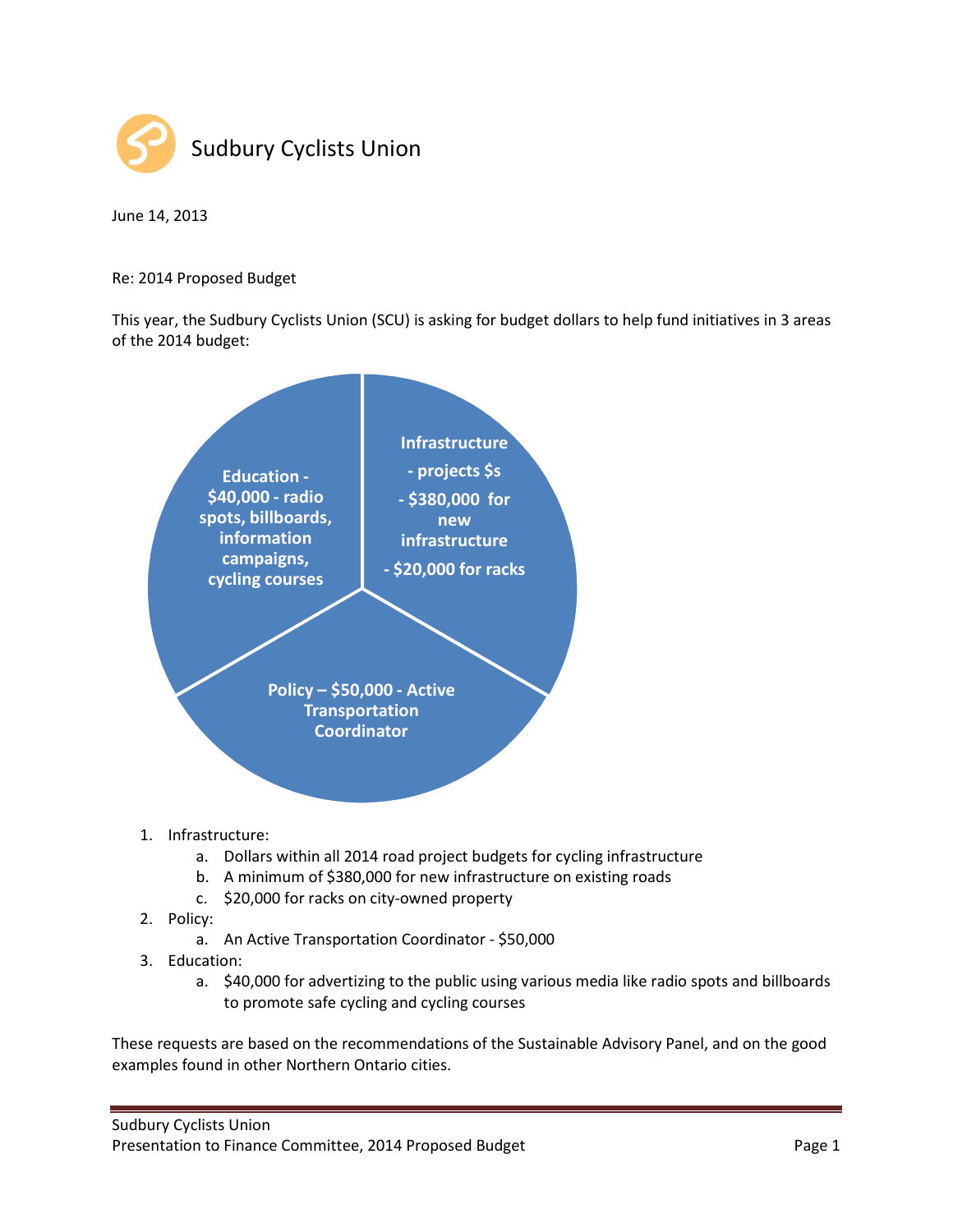Good, connected infrastructure can be found in other cities, including North Bay and Thunder Bay. Thunder Bay also has an Active Transportation Coordinator who promotes cycling, organizes cycling events, and coordinates safe cycling courses (CAN-BIKE). A number of good education campaigns are also conducted in these and other cities, some of which have served as models for Sudbury campaigns organized by the Sudbury Health Unit ("You Know Me" campaign).

We ask City Council to make 2014 the year that Sudbury invests heavily into becoming a bicycle-friendly community in order to realize corresponding social, health, economic, and environmental benefits. Following is some background information on a number of initiatives at the local, provincial, and global level that underlines the need to invest in cycling infrastructure in Sudbury.

Each item has been equated with our budget category requests.

#### Ontario Coroner's Cycling Death Review Budget implications: Policy, Infrastructure, Education

The Office of the Chief Coroner released its Cycling Death Review in July 2012, which examined all accidental cycling deaths from January 1, 2006 to December 31, 2010. While geared towards provincial policy, some of the major recommendations will need to be adopted and developed at a municipal level. We've taken the liberty of highlighting those that we think the City of Greater Sudbury should support in its 2014 budget:

- Adoption of a "complete streets" approach focused on the safety of all road users to guide the redevelopment of existing communities and the design of new communities throughout Ontario.
- Development of an Ontario Cycling Plan to guide the development of policy, legislation and regulations and the commitment of infrastructure funding to support cycling in Ontario.
- A comprehensive cycling safety public awareness and education strategy, starting in public schools, and continuing through the purchase of every new and used bicycle and through driver's license testing.
- Legislative change (Highway Traffic Act (HTA); Municipal Act; relevant Municipal By-Laws) aimed at ensuring clarity and consistency regarding interactions between cyclists and other road users.
- Strategies to promote and support helmet use for cyclists of all ages.
- Implementation of mandatory helmet legislation for cyclists of all ages, within the context of an evaluation of the impact of this legislation on cycling activity.
- Establishment of a "one-meter" rule for vehicles when passing cyclists.
- Prioritizing the development of paved shoulders on provincial highways.
- Mandatory side-guards for heavy trucks.
- Enforcement, education and public safety activities targeted to the specific issues of cycling safety identified in a given community.

# Ontario Draft Cycling Strategy Budget implications: Policy, Infrastructure, Education

The Ontario Ministry of Transportation released its Draft Cycling Strategy in November 2012. It received over 1115 submissions with over 3000 comments during the open submission period that ended in January 2013. The ministry has never seen such a volume of responses over any other issue.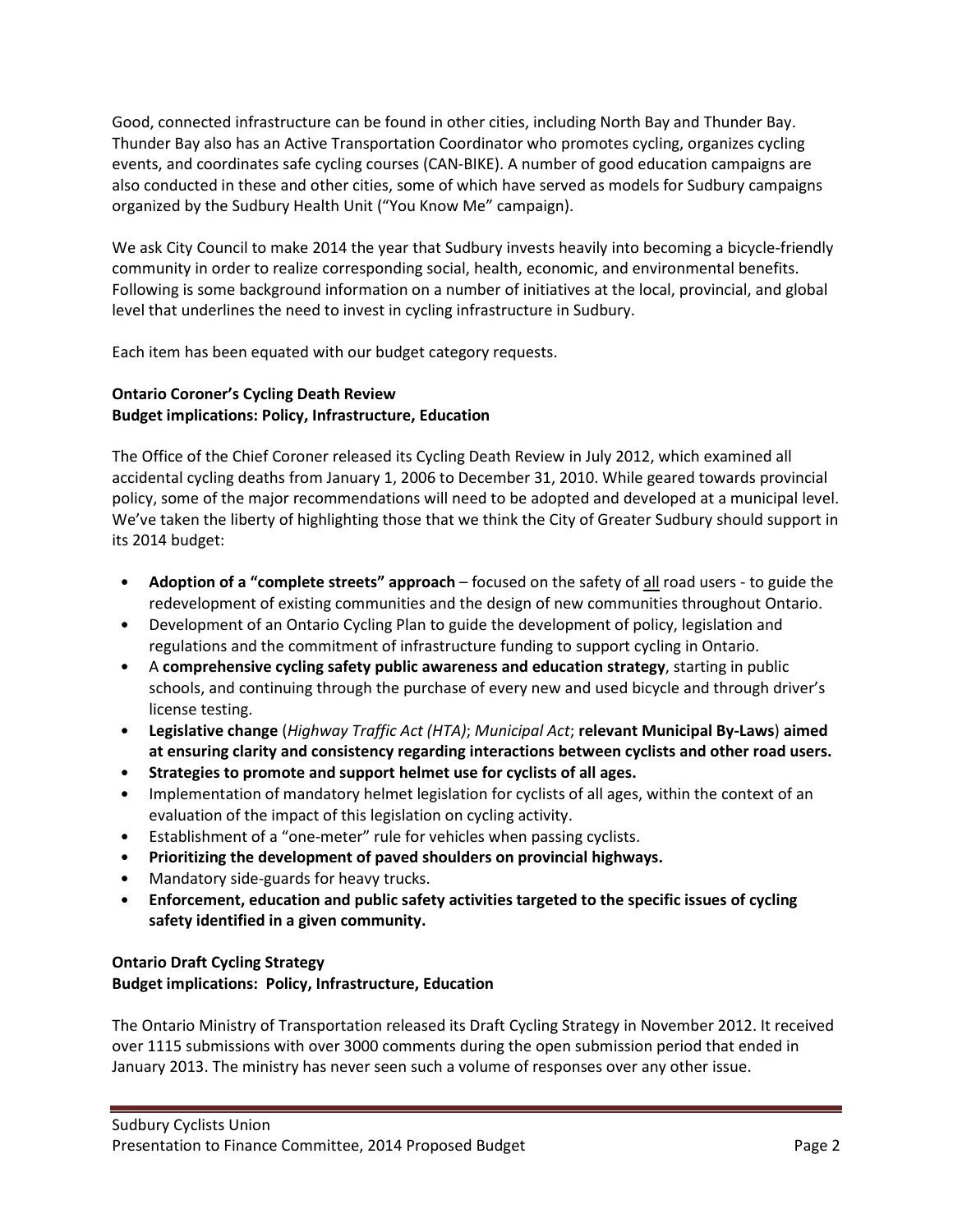Glen Murray, our new provincial Minister of Transportation, has stated that the Ontario Cycling Strategy is in need of improvement to make cycling a safer and more attractive transportation option. "When I became minister, I looked at the Ontario Bike Policy and I knew we could do a lot better." Mr. Murray, who is an avid cyclist, also wants to make Ontario a world-class cycling destination and wants our cities to be more progressive and bike friendly. He stated that cycling should become more of a priority when it comes to planning matters and it is essential in creating complete communities. He has indicated that by September 1, Ontario will have a comprehensive cycling program.

At this time, we do not know what the implications will be for municipalities. We would hope that it means that the government of Ontario will provide more funding for cycling infrastructure and education programs in municipalities.

Sudbury needs to position itself so it can take advantage of any special or targeted funding that may be announced in 2013/2014.

Following the example of the province and other cities, Sudbury should develop a comprehensive municipal Cycling Strategy and Implementation Plan. Many other cities are doing this, including Calgary who in 2012, approved a \$28 million cycling strategy.

## Sudbury's Official Plan, Transportation Study and Complete Streets Budget Implications: Policy, Infrastructure

With the Official Plan and Transportation Study reviews currently being conducted, the timing is right to entrench cycling and other sustainable mobility modes of transportation into our short- and long-range plans. As recommended by the Ontario Chief Coroner and the Sustainable Mobility Plan, Sudbury should incorporate Complete Streets within the Official Plan.

"A Complete Streets policy ensures that transportation planners and engineers consistently design and operate the entire street network for road users of all ages and abilities, including pedestrians, cyclists, transit users, and drivers." (Toronto Centre for Active Transportation) We need to provide staff with the support that will be required to implement the approach.

Over 300 U.S. cities and states have already adopted Complete Streets, as well as several Canadian cities including Calgary, Waterloo, the town of Ajax, and just recently Edmonton.

Complete Streets Guidelines are currently being developed in Edmonton, Calgary and Toronto. A number of other Canadian Cities are investigating implementing a Complete Streets approach, including Victoria, Grande Prairie (AB), Hamilton, Mississauga, Moncton, Peterborough, St. Catherines, Thunder Bay, Toronto, and Winnipeg.

In order to do this properly, Sudbury will need to fund the staffing and research dollars to implement the approach and design the guidelines it requires. And Sudbury need not wait for the revised Official Plan to be approved before it starts to work on its cycling strategy. The current Official plan in Section 11.0 – Active Transportation, already provides objectives, policies and programs that mandate the development of cycling policy, infrastructure and educational programs.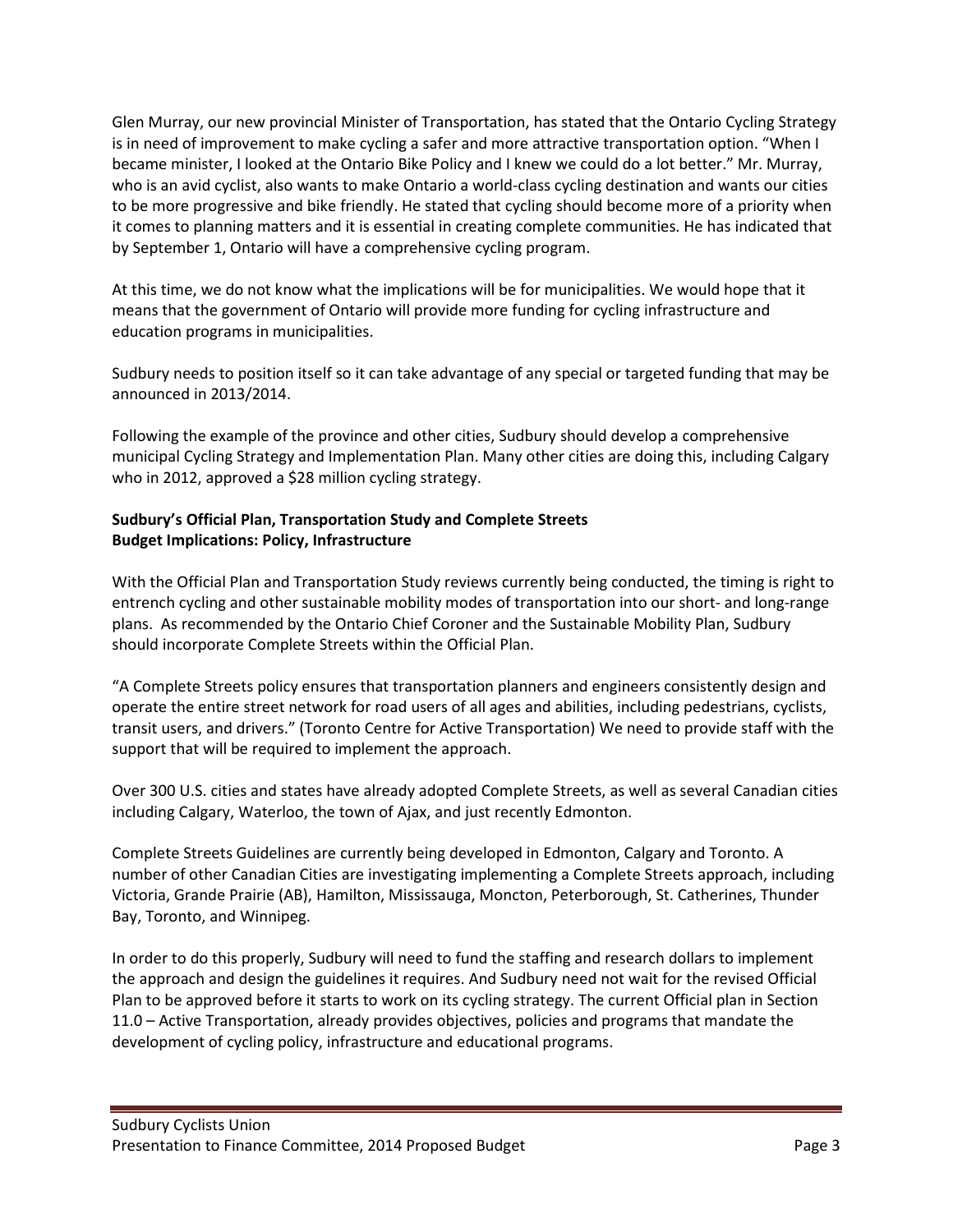#### Sudbury Bicycle Advisory Panel and Sustainable Mobility Advisory Panel Budget Implications: Policy, Infrastructure, Education

In 2010, recommendations from both panels were received by Council. Though some of the recommendations in the Sustainable Mobility Plan (SMP) have been funded and implemented, many have not. Recommendations in the Bicycle Technical Master Plan have not yet been implemented.

Of course, of special interest to the SCU are the recommendations in the SMP in regards to cycling. The SCU is anxiously awaiting the results of the Transportation Study, so we can view the City's approach and recommended priorities. We would expect that the results will reflect community stakeholder recommendations as well as the recommendations from both the BAP and SMAP.

We have attached our "report card" on the cycling recommendations that were made in the SMP as Appendix A to this letter. Sudbury needs to move on all of these recommendations and begin funding them with the 2014 budget.

## Caldarelli-Cimino Motion to Council, 2011 Budget Implications: Infrastructure

In June, 2011, a Motion to Council was presented to Council:

WHEREAS walking and cycling are cost effective, environmentally sensitive and healthy modes of transportation for both recreational and commuter users;

AND WHEREAS these travel modes are recognized as integral and necessary components of a balanced transportation system that complement public transit and act as alternatives to the automobile;

AND WHEREAS Council of the City of Greater Sudbury has recently received the Sustainable Mobility Plan and the Bicycling Technical Master Plan;

THEREFORE BE IT RESOLVED THAT Infrastructure Services consult both the Sustainable Mobility Plan and the Bicycling Technical Master Plan when preparing the capital budget and when preparing tenders for every capital road project.

## CARRIED

The SCU asks Council to honour the motion by ensuring that all new roads and existing road repairs in the 2014 budget include cycling infrastructure, after due consultation with cycling stakeholders and in coordination with whatever implementation plans will be developed for Sudbury's cycling routes.

A number of roads projects in the 2013 budget do not include cycling infrastructure, and the SCU is disappointed that we have missed some good opportunities to implement infrastructure critical to the safety of cyclists.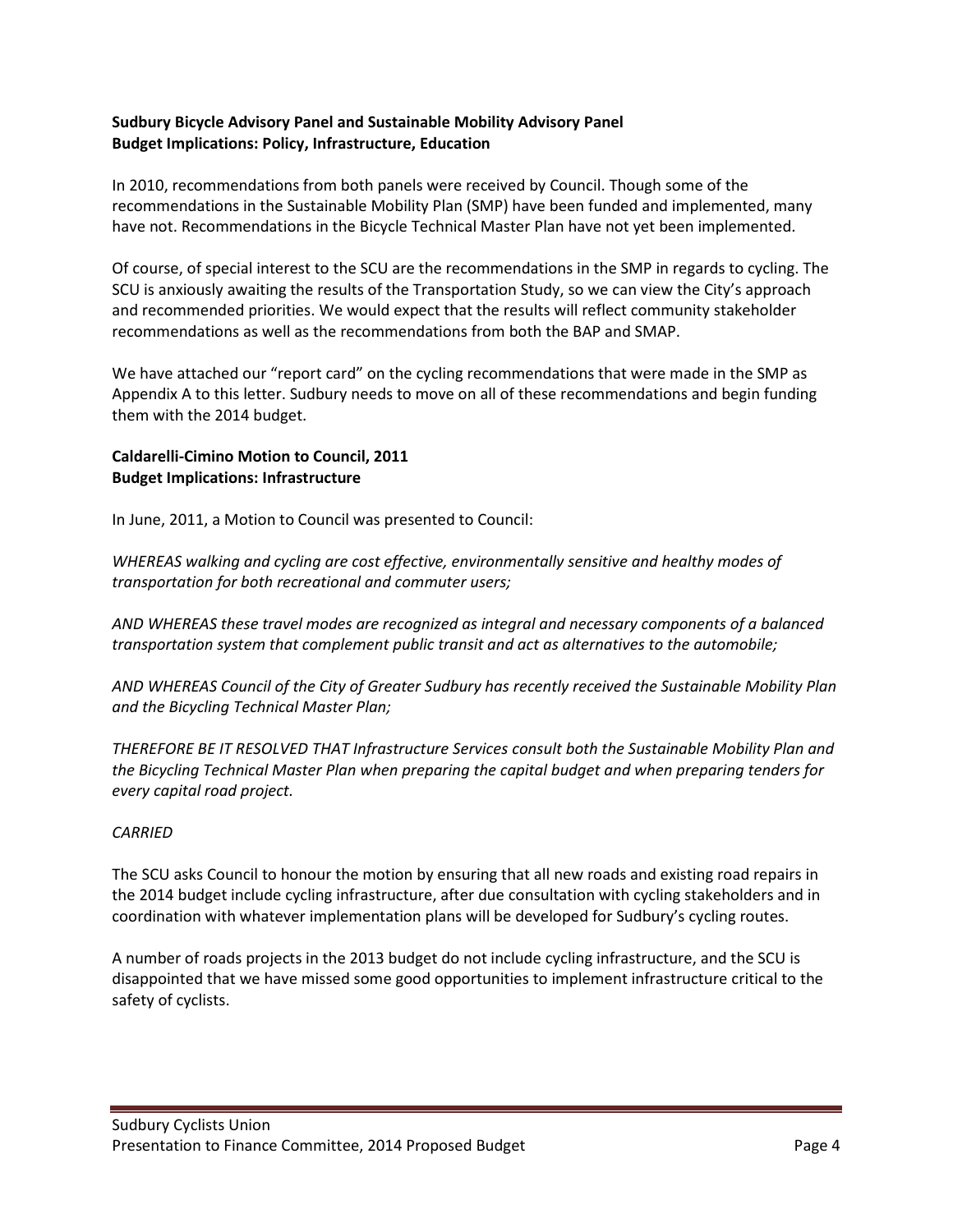#### Development of Provincial Cycling Routes Budget Implications: Infrastructure

A number of proposed cycling routes are being suggested for areas of Northern Ontario that will include the region of Sudbury.

The Georgian Bay Cycling Route (which circles Georgian Bay), the Lake Huron Cycling Route (which connects Sudbury with Sault Ste. Marie), and the Trans-Canada trail (which is being developed between Sudbury and North Bay), all mean that cycling tourism will come to Sudbury.

Other areas of Canada have developed cycling tourism economies that generate millions of dollars. For example, the Route Verte in Quebec is estimated in 2013 to generate \$134 million from cyclists who travel the route. This spending will generate over \$38 million in government revenues and help support 2,861 jobs (person years).

One of the most celebrated examples in the U.S. is North Carolina's Outer Banks, which is a chain of barrier islands covering an area of 800 square miles, of which 409 square miles are water. By a conservative estimate, this small area generates \$60 million in economic activity through bicycle tourism. They spent \$6.7 million on bicycle infrastructure and have seen an annual nine to one return on that one-time investment.

In order for Sudbury to take advantage of these opportunities, it needs to position itself to attract cyclists to travel to and spend time in Sudbury. A bike-friendly community is critical to attracting cycling tourists. Of prime importance to cyclists is safety – without the development of proper infrastructure and education campaigns to create a safe "share the road" culture in Sudbury, cyclists will not feel welcome here. 2014 is the year to plan and begin to implement safe cycling routes across the region.

# Quality of Life: Health and Increased Cycling Opportunities Budget Implications: Infrastructure, Education

Many surveys are now indicating that Ontarians want to cycle. Informal discussions we have had with Sudburians over the past few years have told us that many Sudburians wants to cycle – but most potential cyclists find the roads too dangerous to attempt it.

Surveys like the 2013 Share the Road Coalition survey of adult Ontarians indicate that 78% believe that more people would cycle if there was more and better cycling infrastructure. This and other survey statistics also show that the number of Ontarians who ride for commuting purposes is increasing yearly.

Many Sudburians are missing out on a healthy way to commute – they are relying on cars, thus causing congestion and pollution in our city, all of which costs us many dollars to alleviate.

From a health perspective, the 2012 Vital Signs Report also highlights the fact that Sudburians need to get healthier. Costs of health care do not impact the municipal budget, but healthy communities attract workers looking for enhanced qualities of life. As Baby Boomers age out of the workforce, we need to compete with other cities to attract and retain younger professionals, particularly those in the "millennial" generation born between 1983 and 2001. Younger, upwardly mobile professionals prefer healthier lifestyles, and many of them do not want to drive.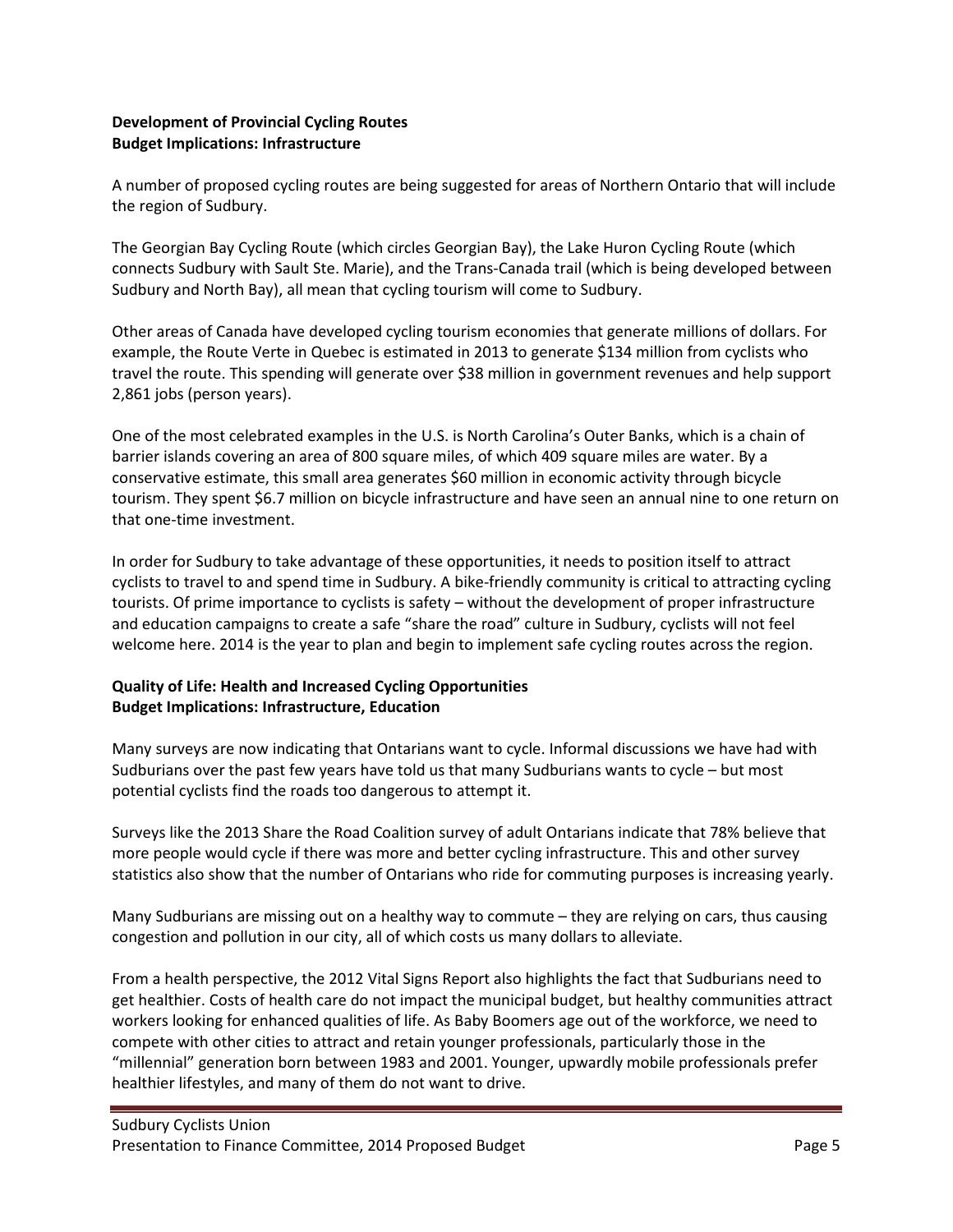One of Sudbury's strategic goals in the 2012-2014 Strategic Plan is "Promoting Sudbury as a Healthy Community". In order to do that, we need to invest in initiatives that will help our population become healthier.

Also, studies in Canada and the U.S. indicate that trends in driving are changing. Baby Boomers loved their cars, but Gen Y and Millennials do not. And the Baby Boomers are aging and will be driving less. Automaker executives have been voicing concerns that young people are much less interested in driving and owning cars than their predecessors.

Many SCU members were born in or lived in other cities, including Toronto, Montreal, North Bay and Thunder Bay, and they are surprised by how cycling-unfriendly Sudbury is. And they are asking why we don't have the infrastructure that they're used to seeing.

If we are to grow in Sudbury and promote ourselves as a healthy community, we need to provide the services that our new populations will demand.

## Congestion Budget Implications: Infrastructure

Our MPP, Rick Bartolucci, currently sits on the Standing Committee on General Government, which is currently investigating congestion and gridlock in Ontario. Presentations are being made to the Committee with a recurring theme being that the solution to gridlock is not building more roads, but rather building more sustainable transportation opportunities.

Toronto's Metrolix and the "Big Move" programs are recommending investing in transit and cycling as alternatives to building and expanding roads. In studies they have funded, it is estimated that Toronto can build 4,500 kilometers of new walking and cycling infrastructure for the same cost as building 18 kilometers of new roads.

While not as severe as in cities like Toronto, Sudbury's gridlock is pushing us into spending millions of dollars to expand our roads, all to support the many single-passenger cars that we see travelling on our roads today.

As an example the United Kingdom is looking at targets of 25% of journeys to be made by bike by 2050 in order to deal with their congestion – at an investment of 1 billion pounds (1.59 billion dollars) per year. Big cities like New York and Chicago are all heavily investing in cycling infrastructure to help alleviate their gridlock, as are Canadian cities including Edmonton, Calgary, Montreal, and Toronto.

Sudbury needs to start looking at alternatives to building new roads and expanding existing roads. Many studies are now showing that the more roads you build, the more cars you attract. Building more roads is not the answer to congestion and gridlock – sustainable mobility transportation options are the solution.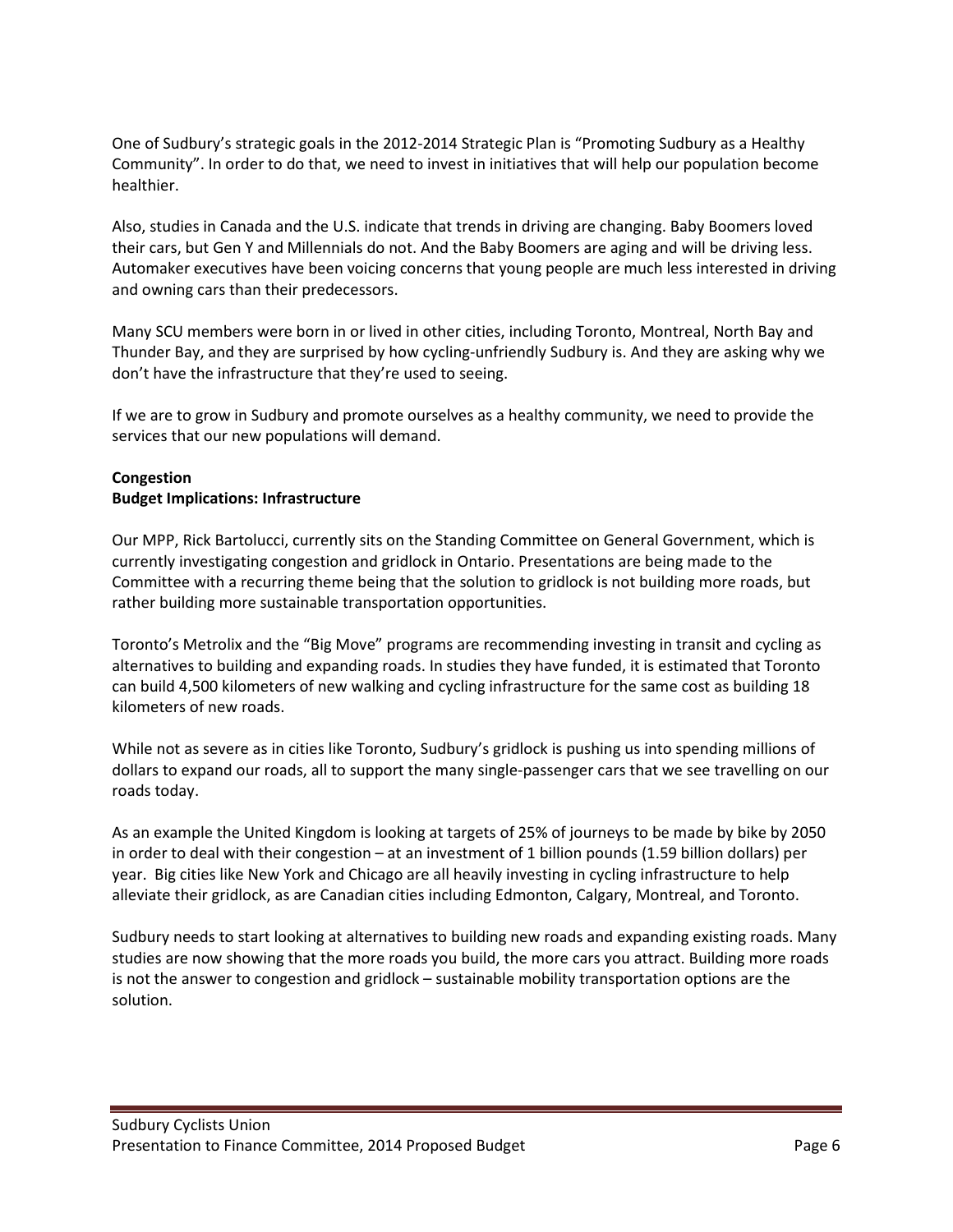#### Urban Economy Budget Implications: Infrastructure

Cycling not only saves money, it creates economic benefits for cities and local merchants.

Portland, Oregon, saw \$90 million in bicycle-related activity in 2008. Nearly 60 percent of that activity came from retail, rental, and repair, with manufacturing and distribution, bicycle events, and professional services, such as bike messengers and coaching and legal expertise, also contributing. Compared to the distance and time spent commuting to work in the median American city, Portlanders travel 2.9 billion fewer miles and spend 100 million fewer hours, saving \$2.6 billion a year.

Studies in Australia, Germany and in the Netherlands indicate that while bicycle-based consumers spend less per transaction, they make more visits and spend the most collectively. In Switzerland, research into parking space profitability found that each square metre of bicycle parking generated €7500 annually compared to €6625 for cars.

But we will need to invest in cycling infrastructure before we can realize these benefits. It is anticipated that we will see such benefits with projects like the Elgin Greenway, but currently that project is being developed in isolation, with no plans yet announced to link it to other routes in the city. We need to develop our infrastructure in an organized and coordinated manner; developing "chunks" of infrastructure, as was done with the small section of Regent Street sharrows last year, does not help cyclists who wish to travel around the city. And even worse, it causes confusion on the part of motorists who don't know how to deal with the new infrastructure.

## Ontario Traffic Manual Book 18: Bicycle Facilities Budget Implications: Infrastructure

This manual, which is part of the Ontario Traffic Manual Series published by the Ontario Traffic Council (OTC), provides practical guidance and design information for traffic engineering, operations and management of roads for the province and its municipalities. A committee of the OTC has been working on this manual for a few years, and its goal is to provide a new standard for bicycle facilities in Ontario based on best practice, while providing innovative solutions to implementing the facilities.

The final draft is now out, and will provide the standards that we need to build our cycling infrastructure. Our current Director of Roads and Transportation, David Shelsted, is on that Committee, and can therefore bring a wealth of cycling infrastructure knowledge to our new roads designs.

# Cycling Events Budget Implications: Policy, Education

Sudbury's cycling scene is expanding rapidly. This year, we saw CAN-Bike safety courses and other safety workshops coordinated through the Rainbow Routes Association's Sudbury Cycles project, which ends this summer. Sudbury Cycles also provided bike rodeos and kids bicycle exchanges for the past two years.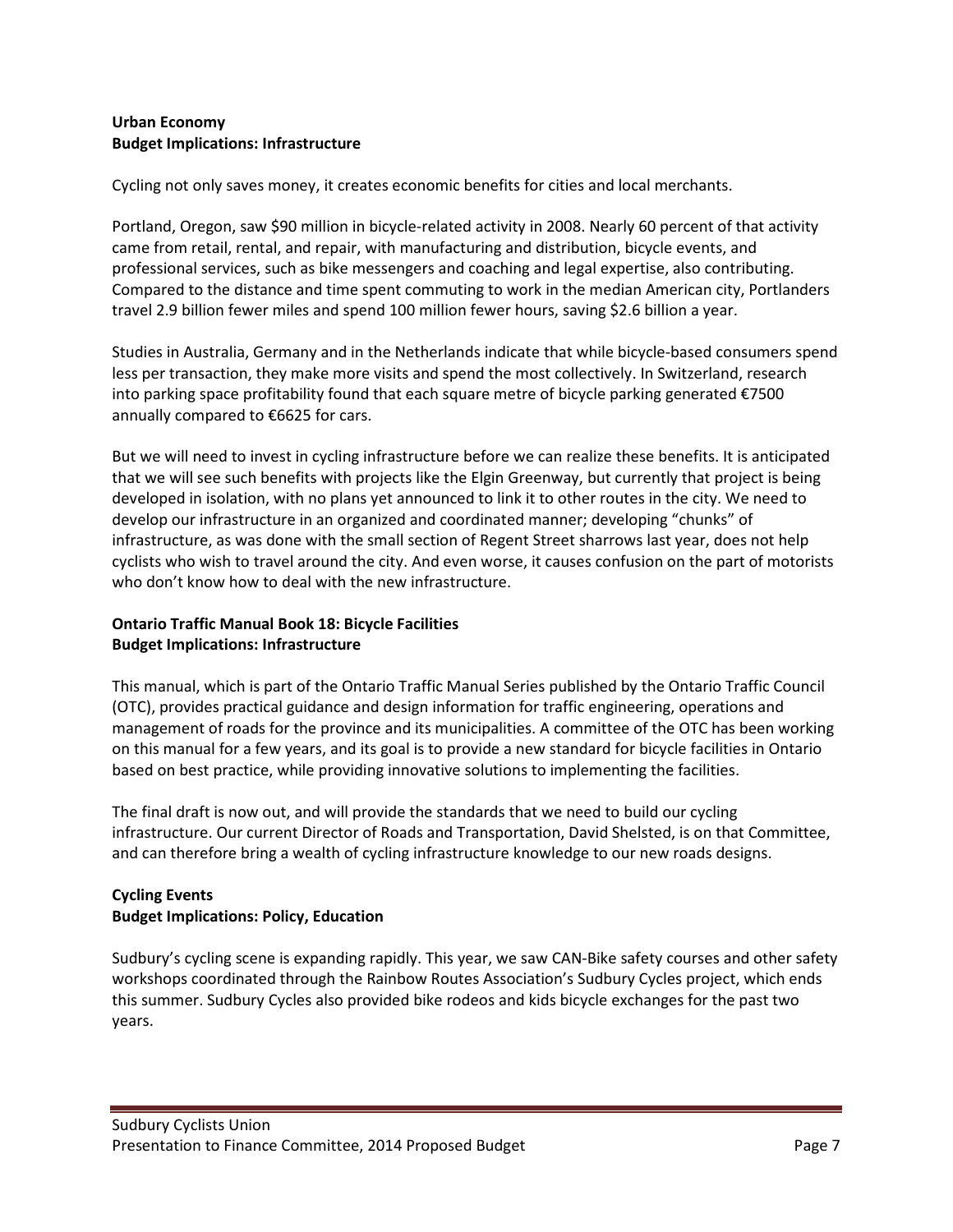Sudbury Cycles had a presence at many community events and offered safety brochures, bike parking facilities, free helmets, and primary school workshops. Almost all of the Sudbury Cycles activities were run with the help of SCU volunteers.

Cycling events are becoming more popular in Sudbury. The first Bike Fest was held in June 2013 and was deemed a success. The Canada Cup Mountain Bike race will again be held in Walden in July 2013. The Commuter Challenge in June 2013 got people thinking about getting out of their cars – and commuting via car pool, transit, walking, or cycling.

The City boasts the Sudbury Cycling Club, the Walden Mountain Bike Club, the Sudbury Cyclists Union, and a new Sudbury Women's Cyclists Group – who all offer club events and training.

A cycling culture is starting to grow in Sudbury, and in order to maintain momentum, central coordination should be done by a City Active Transportation Coordinator, who will have the responsibilities of helping to coordinate cycling events; education and public awareness programs; and implementing policy developed through the Official Plan, the Transportation Schedule, and the Sudbury Cycling Plan.

This position is especially critical since the number one driver that has encouraged cycling development in Sudbury is, in our opinion, the full-time position funded by the Sudbury Cycles project at the Rainbow Routes Association. That specially-funded position ends in July 2013, and leaves Sudbury without dedicated staffing to coordinate cycling efforts in the city.

## New Drivers Handbooks Budget Implications: Education

The Ministry of Transportation has announced new drivers' handbooks, expected to go to print shortly. The handbooks include expanded information on cycling safety. The information we have is that the current 1/2 page that deals with cyclists will be expanded to 2 full pages.

This provides Sudbury with the perfect opportunity to build on the handbooks and create education campaigns for Sudbury motorists.

Sudbury Cycles, the Sudbury and District Health Unit, and the Sustainable Mobility Advisory Panel conducted education campaigns this year, but more are needed to get cyclists and motorists to obey the rules of the road and to safely share the road.

## Conclusion

We all know that investing in alternate modes of transportation is important and cost effective in the long term. Investing in cycling is the right thing to do in 2014. The SCU looks forward to working with the City of Greater Sudbury to provide cycling opportunities in Sudbury during the 2014 budget year.

Sincerely,

The Sudbury Cyclists Union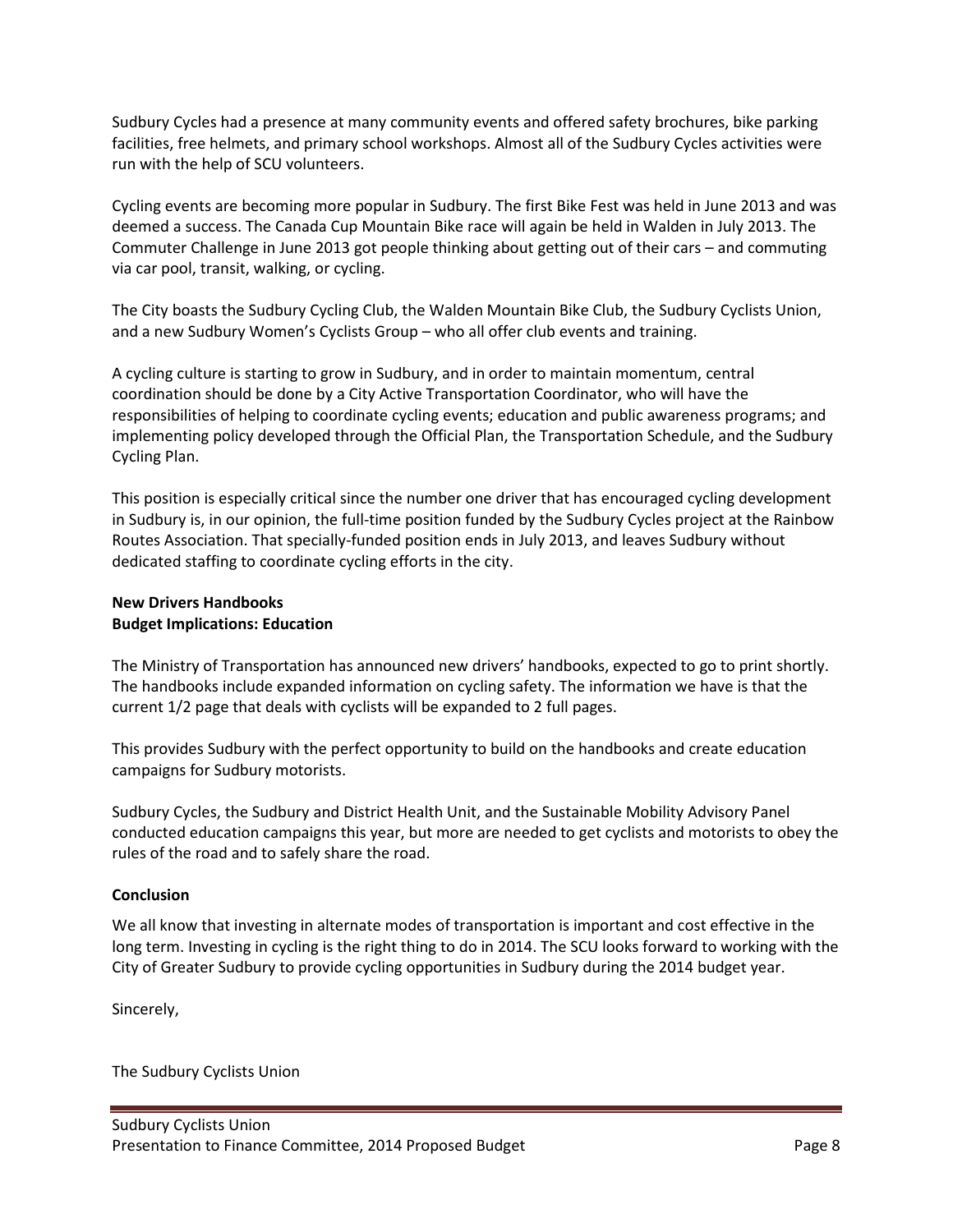# Appendix A – Sustainable Mobility Plan Report Card

| Recommendation                                         | <b>Status</b>                                         |
|--------------------------------------------------------|-------------------------------------------------------|
| As part of the next Official Plan review process,      | Suggested for 2013, this has been delayed by a        |
| give equitable consideration to the needs of           | year. We are to see the Transportation Study          |
| cyclists in the Transportation section of the Official | results on June 19, 2013.                             |
| Plan. This could include, among other matters, a       |                                                       |
| set of indices, which would help set priorities for    |                                                       |
| cyclists and other forms of transportation             |                                                       |
| improvements                                           |                                                       |
| Amend the Official Plan (Transportation Schedule)      | We are hopeful that the Transportation Study will     |
| to include a Bicycle Route Plan & Classification       | include this.                                         |
| System using the draft Bicycle Route Plan and          |                                                       |
| Classifications System developed through public        |                                                       |
| consultation and in conjunction with the Bicycle       |                                                       |
| Advisory Panel for all existing roads as a starting    |                                                       |
| point (Appendices C & D).                              |                                                       |
| Create a Priority Indexing System for cycling to       | We are hopeful that the Transportation Study will     |
| create a system that will set priorities set for       | include this.                                         |
| cyclist infrastructure improvements, installations,    |                                                       |
| traffic calming and maintenance. Adopt this            |                                                       |
| Indexing System into the Official Plan Review.         |                                                       |
| Incorporate into the Official Plan review              | In spite of the Calderelli-Cimino motion of June 15,  |
| appropriate cycling infrastructure on all new road     | 2011 and of the bicycle network policies in the       |
| development.                                           | current Official Plan, this did not happen in 2013 as |
|                                                        | a number of infrastructure projects currently         |
|                                                        | underway do not include cycling infrastructure.       |
| Incorporate into the Official Plan Review, the         | Suggested for 2013, this is not yet in place for      |
| mandatory requirement for commercial, retail           | existing buildings. A by-law was passed for all new   |
| and institutional buildings to provide bicycle         | developments, but we also need to retrofit            |
| parking and storage.                                   | existing buildings.                                   |
| Adopt the draft Bicycle Parking Zoning By-Law          | Done                                                  |
| which would require a minimum number of bicycle        |                                                       |
| parking spaces at retail, institutional, employment,   |                                                       |
| educational and residential centers.                   |                                                       |
| Draft and adopt a by-law which prohibits the           | Not yet implemented.                                  |
| operation of motor vehicles within designated          |                                                       |
| bicycle lanes or paths.                                |                                                       |
| Ensure that the practice of incorporating wide,        | Some projects in 2012 incorporated this               |
| paved shoulders along major arterials connecting       | recommendation, but most major arterials do not       |
| outlying communities is continued.                     | yet have continuous paved shoulders on all the        |
|                                                        | roads to protect cyclists. Our major arterials are    |
|                                                        | used by many trucks and the SCU deems them to         |
|                                                        | be some of the most dangerous roads in Sudbury.       |
| Implement the Action Plan developed for the            | Not yet implemented.                                  |
| Bicycle Route Network following the Official Plan      |                                                       |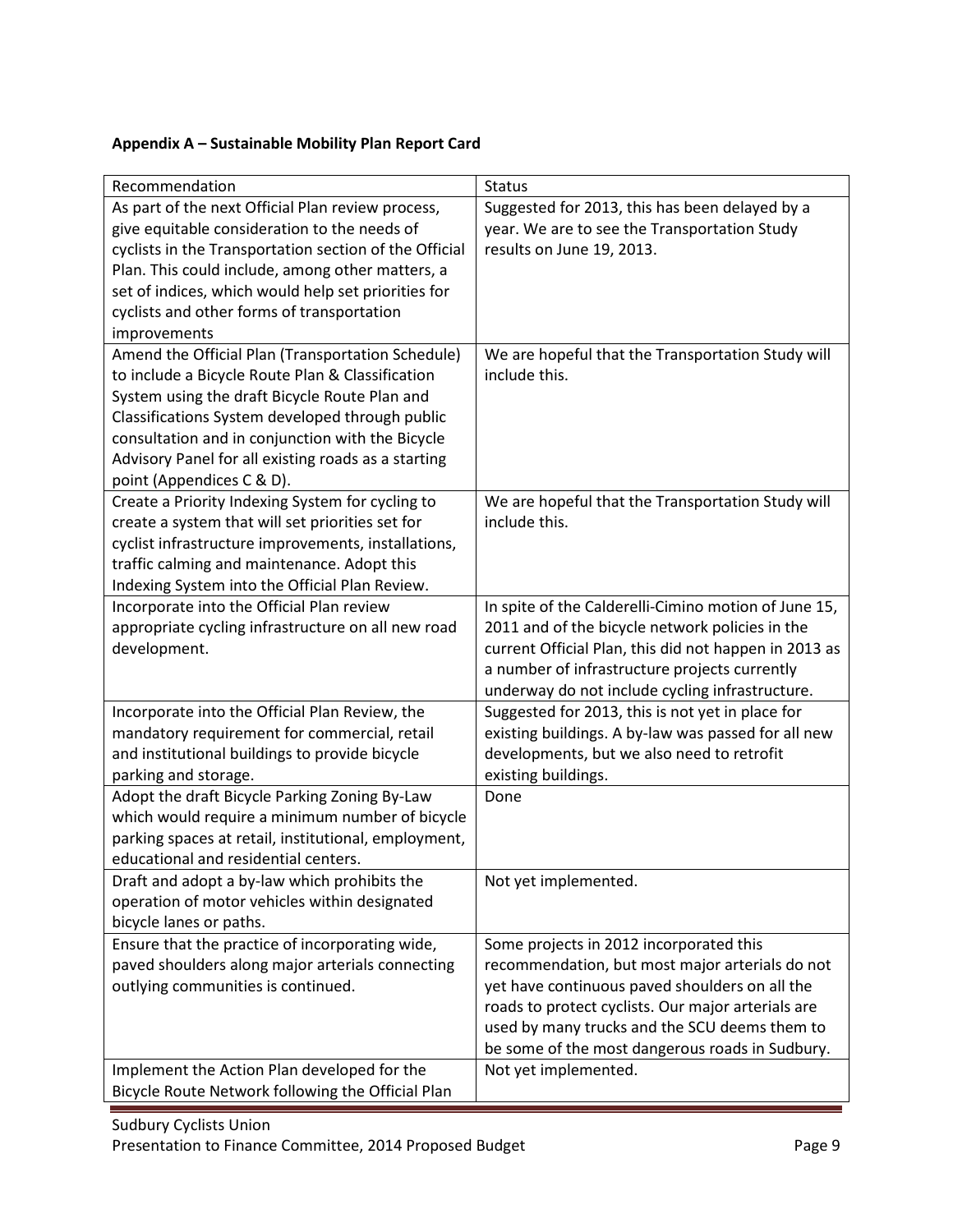| amendment process.                                    |                                                      |
|-------------------------------------------------------|------------------------------------------------------|
| Pave shoulders along major arterial roads             | The SMP suggested an investment of \$100,000 per     |
| connecting outlying communities to the urban          | year for 4 years at an estimated cost of \$30,000    |
| core to provide a safe area for Class A cyclists to   | per metre). It is unknown what was spent in 2012     |
| commute.                                              | and what is budgeted for 2013.                       |
| Using the Priority Index System for cycling, install  | Traffic calming was done on Churchill Avenue in      |
| complimentary traffic calming measures on             | New Sudbury; many cyclists consider the curb         |
| residential and local roads to create the safe        | extensions in their current configuration to be      |
| conditions necessary to encourage individuals to      | detrimental to cycling as they force cyclists into   |
| choose cycling.                                       | traffic at the extended locations. Traffic calming   |
|                                                       | measures on Southview Drive are widely               |
|                                                       | considered by cyclists as dangerous. We              |
|                                                       | understand traffic calming measures are being        |
|                                                       | implemented on Attlee Street in 2013, but we do      |
|                                                       | not know whether provisions are being made to        |
|                                                       | keep cyclists safe. A standard needs to be           |
|                                                       | developed for curb extensions that will ensure       |
|                                                       | cyclist safety.                                      |
| Expand and promote the City of Greater Sudbury        | We understand that this is being implemented,        |
| Transit "Rack and Roll" program to all transit        | and we commend the City for moving forward on        |
| busses by 2015.                                       | this recommendation.                                 |
| Ensure that adequate, accessible and secure           | Many of these buildings do not yet have bike racks   |
| bicycle parking facilities are available at all major | and the City has not yet mandated a retrofit of      |
| employment, retail and educational centers, in        | existing buildings.                                  |
| addition to all city owned facilities and buildings   |                                                      |
| through the enforcement of the new Bicycle            |                                                      |
| Parking By-Law.                                       |                                                      |
| Complete the Junction Creek Waterway Park as an       | We understand that the completion progress is on     |
| Active Transportation Corridor in Greater             | target. However, we caution the City to not rely     |
| Sudbury by 2015.                                      | exclusively on trails as AT corridors, unless there  |
|                                                       | are plans to pave and light them. Trails are great   |
|                                                       | for recreational cyclists, but not for commuters,    |
|                                                       | especially those who travel at night.                |
| Develop a "Cycling in Greater Sudbury" wayfinding     | Outstanding.                                         |
| map outlining designated routes and information.      |                                                      |
| Develop and promote educational programs for          | Outstanding. This item is critical for ensuring the  |
| both cyclists and motorists.                          | safety of cyclists. Both cyclists and motorists need |
|                                                       | to follow the rules of the road and safely share the |
|                                                       | road. While some education has been made by          |
|                                                       | other organizations, the City has not yet            |
|                                                       | implemented comprehensive cycling safety             |
|                                                       | programs.                                            |
| Develop a user-friendly "Transportation" page on      | Outstanding.                                         |
| the city website to include links to all forms of     |                                                      |
| transportation information.                           |                                                      |
| Conduct educational blitzes at high profile           | Outstanding. The SCU suggests using ads on the       |
| intersections in the City of Greater Sudbury.         | new digital signs that are now available on major    |